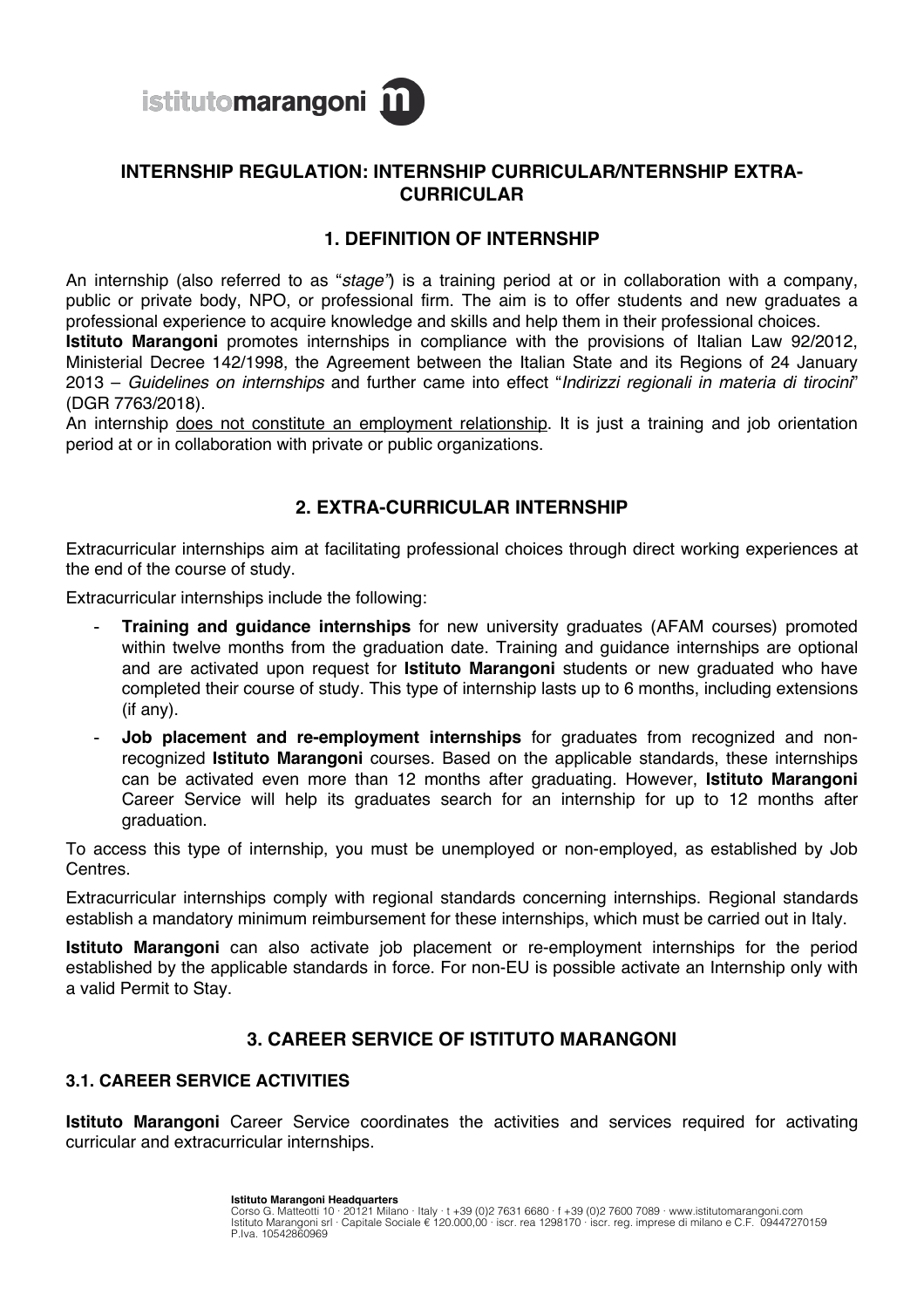# istitutomarangoni m

This service is provided to all students or new graduates who are regularly enrolled or have completed their course of study no more than 12 months earlier and who are willing to participate in an internship in the sector related to the attended course.

**Istituto Marangoni** can activate only one Internship to each student or new graduate.

The Career Service supports students or new graduates in the following activities:

- Collecting applications from graduates and students about to graduate who want to search for an extracurricular internship.

- Identifying enterprises and organisations potentially available to host candidates, even included on network **Istituto Marangoni**.

- Evaluating the CVs of the applicants (also through interviews) and the consistency between the hosting company activities and the educational purposes of the internship.

- Suggesting the best suited candidates to the requesting enterprises/organisations through Symplicity Platform (see point 4.1.4)

- Managing the documents required to activate the extracurricular internships confirmed by hosts through the promoting bodies in charge.

# **3.2. REQUIRED DOCUMENTS**

The **documents** required for the internship are the following:

- **INTERNSHIP AGREEMENT:** agreement between Istituto Marangoni (for curricular internships) or the certified promoting body (for extracurricular internships) and the host (public or private) in which the parties undertake to ensure the training provided for in the **training project**, which constitutes an integral part of the agreement.

- **TRAINING PROJECT:** agreement between **Istituto Marangoni**, host, and intern - in the event of curricular internships – or Certified promoter, host, and intern - in the event of extracurricular internships.

The training project contains information on the hosting facility and sector, the names of the educational and company tutors, educational goals in relation to the industry of the hosting facility, and organisational aspects including duration, and details of the insurance policies stipulated in favour of the intern in relation to the activities provided for in the project.

These documents ensure the smooth running of the internship, provide insurance coverage, and fulfil all legal obligations for this type of professional relationship. The documents must be signed to guarantee the smooth running of the internship, even in the event that it is promoted by a promoter other than Istituto Marangoni.

To apply for an internship, EU and non-EU students or new graduates must submit additional documents required by the standards in force.

# **4. ACTIVATING AN INTERNSHIP THROUGH THE ISTITUTO MARANGONI CAREER SERVICE**

# **4.1. STAGE 1 – SEARCH AND SELECTION**

### **4.1.1. Presentation of the Career Service to the students**

The Istituto Marangoni Career Service department meets the students about to graduate to present the service. The meeting is scheduled through Symplicity Platform.

Career Service office provides internship regulation and provides information on research procedures, general features of the internship, and on how to draw up a CV. Moreover, they will provide indications

#### **Istituto Marangoni Headquarters**

Corso G. Matteotti 10 · 20121 Milano · Italy · t +39 (0)2 7631 6680 · f +39 (0)2 7600 7089 · www.istitutomarangoni.com<br>Istituto Marangoni srl · Capitale Sociale € 120.000,00 · iscr. rea 1298170 · iscr. reg. imprese di mil P.Iva. 10542860969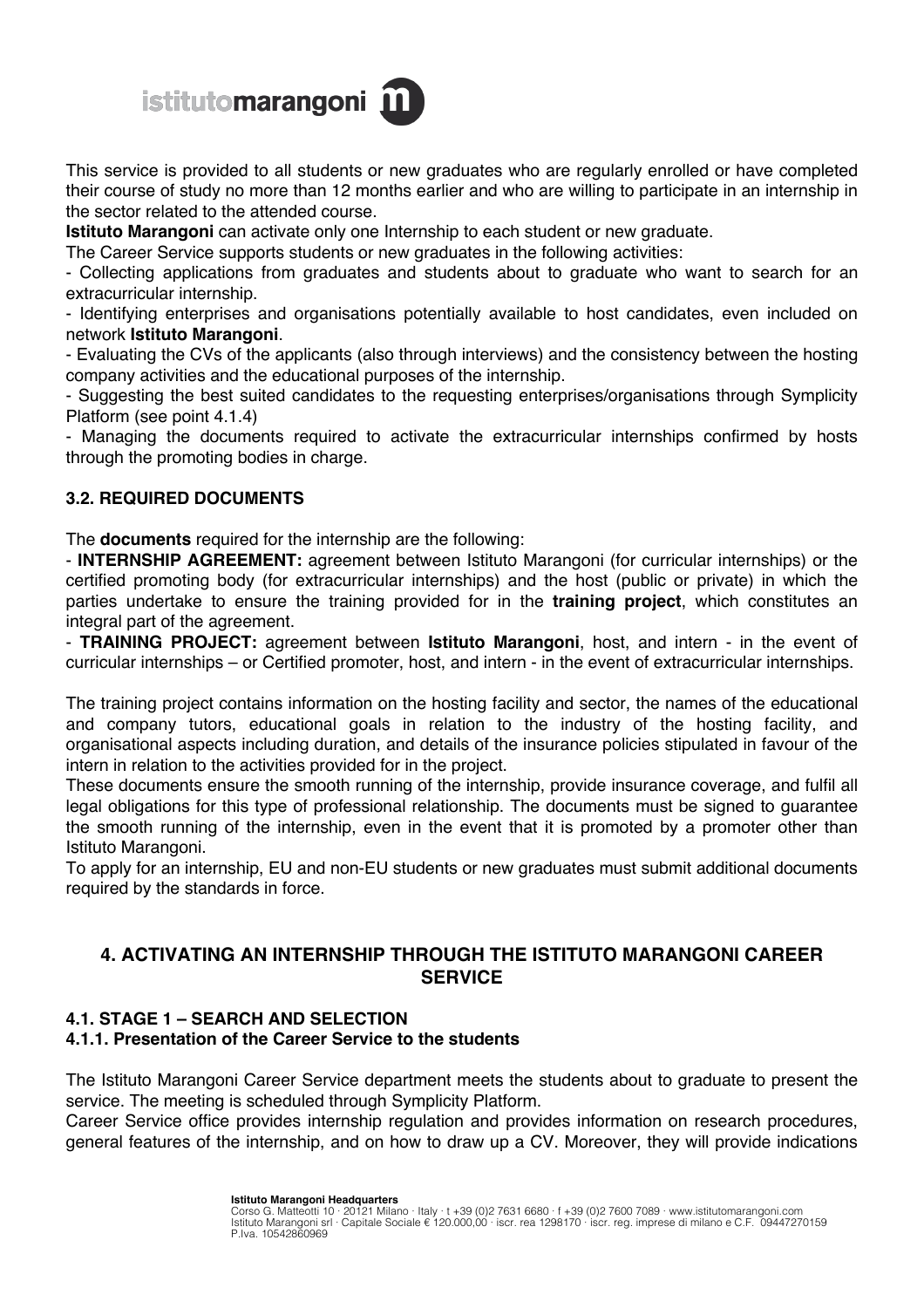

on the additional documents required based on the courses attended (e.g. online and/or hardcopy portfolio, motivational letter), deadlines, and delivery methods.

#### **4.1.2. Mandatory individual interview**

The Career Service organises meetings with candidates to learn about their expectations, inclinations, and motivation. During these meetings, the Career Service will analyse the candidate's CV, provide indications on how to improve it, and answer any question on the internship regulation.

The meeting must be scheduled by Symplicity Platform and the student or new graduate must be on time: any problem (absences, personal problems or familiar…) or employment status must be promptly communicated to Career Service office. Failure to do so may compromise the entire search and selection procedure.

#### **4.1.3. Receiving documents via Symplicity**

Students or new graduates interested in participating to Career Service activities must send the documents via Symplicity within the specified time frame. Each school can require additional documents and materials.

Any changes to personal information (contacts, CV, domicile, etc.), availability (temporary absence, travels, personal or family problems, etc.) and employment status must be promptly communicated to the Career Service. Failure to do so may compromise the entire search and selection procedure.

#### **4.1.3.1 Communication via Symplicity**

The main tool to follow the student or new graduate path is the Symplicity Platform: communication, appointments' requests, internship offers o other collaborations must go through Symplicity Platform. The student or new graduate must check constantly emails because it is the primary instrument of contact with Career Service.

#### **4.1.4. Search for vacancies and selection of candidates**

The Career Service will start looking for vacancies through direct contacts with company networks, bodies, professional firms, Istituto Marangoni teachers and collaborators.; it will shortlist the candidates for every vacancy based on the host's requirements.

The internship hosts will evaluate the CVs and decide which candidates to contact for the interview. Once contacted, the student or new graduate undertakes to do the interview. If they decide not to, they must explain this to the Career Service in writing (by email). Failure to do so will make it impossible to send the student's or new graduate's CV and will result in the suspension of their internship application.

After the interview, the candidate must email their feedback to the Career Service. This information is crucial for verifying and guiding any further developments. Failure to provide feedback on the interview will result in the suspension of the application.

Should the candidate receive more than one proposal at the same time, the Career Service will provide all the support they need in making their choice. The search ends when the candidate confirms the internship.

For the search and the inclusion of foreign students or new graduates in companies/bodies across Italy, candidates will need to speak Italian at least at an intermediate level (B2 CEFR). The lack of knowledge of Italian language could seriously compromise the confirmation of an Internship.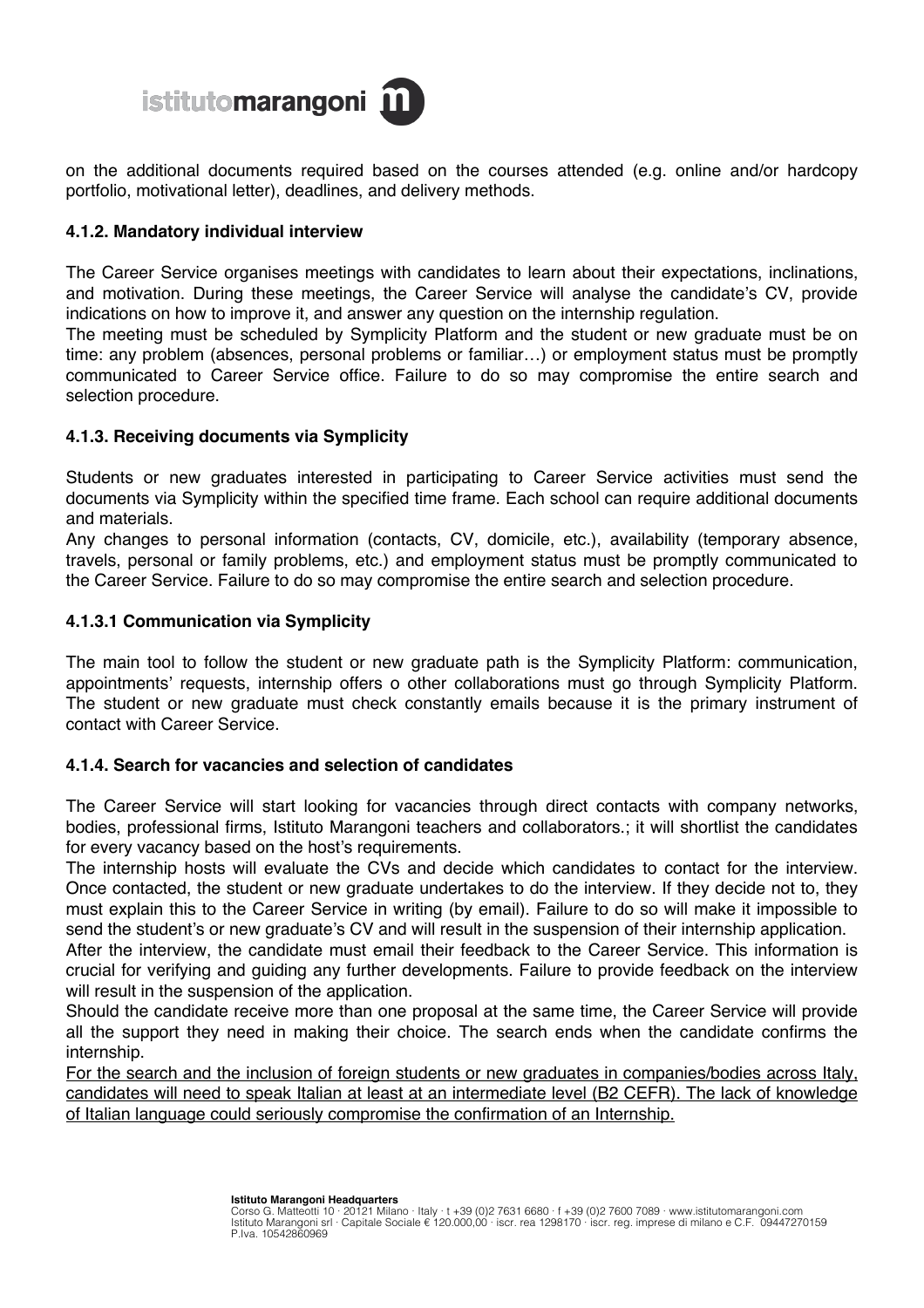

# **4.2. STAGE 2 – ACTIVATING THE INTERNSHIP**

# **4.2.1. Inclusion of the candidates**

Candidates are considered included in the internship and Istituto Marangoni's search, completed when the hosts confirm the choice and inclusion of the candidate to the Career Service.

An internship does not constitute an employment relationship. It is just a training and job orientation period. It is always the company that decides, at its sole discretion, whether to convert an internship into an employment relationship.

Once all the applications have been confirmed, the Career Service will coordinate the players involved in drawing up the required documentation.

In addition to interns supported by the Career Service, the following candidates will also be considered included in an internship:

- Students or new graduates who suggest a company to Istituto Marangoni and rely on the Career Service to formalise and activate the internship.

- Students or new graduates who activate an internship with an Istituto Marangoni teacher or partner firm.

- Students or new graduates who activate an internship suggested by the Career Service through an agreement other than that offered by Istituto Marangoni.

- Students or new graduates who activate a collaboration agreed directly with a company or host to whom Istituto Marangoni had suggested the candidate.

### **4.2.2. Activation of Extra-curricular Internship**

Before the internship starts, the Career Service will send the required documents (internship agreement and training project) to the host to formalise the activation.

The Career Service will forward the documentation to the Promoting Body, which will contact the student or new graduate to start the activation procedure and hand them the original documents signed by the parties involved. The Promoting Body appoints a tutor to monitor the internship.

Upon receiving all the documents signed by the parties involved, the host will communicate the start of the internship to its job centre. INAIL and civil liability coverage is charged to Istituto Marangoni or the host, never to the student or new graduate.

The interview and inclusion in the internship depend solely on the opportunities identified based on the candidates' profiles and hosts' availability.

Therefore, Istituto Marangoni cannot guarantee inclusion in internships for all candidates, nor can it foresee how long it will take to activate the internship.

Any disrespectful attitude or behaviour towards the hosts and/or Istituto Marangoni will result in the termination of the internship and Career Service.

# **4.3. FASE 3 – COMPLETING THE INTERNSHIP**

### **4.3.1. Extra-curricular Internship**

The Promoting Body manages the end of the extracurricular internships, requesting a final report and the internship monitoring documentation (logbook and sign-in sheet) from the host.

The student or new graduate will then provide the Career Service with a brief written report on the completion of the internship.

**Istituto Marangoni Headquarters**